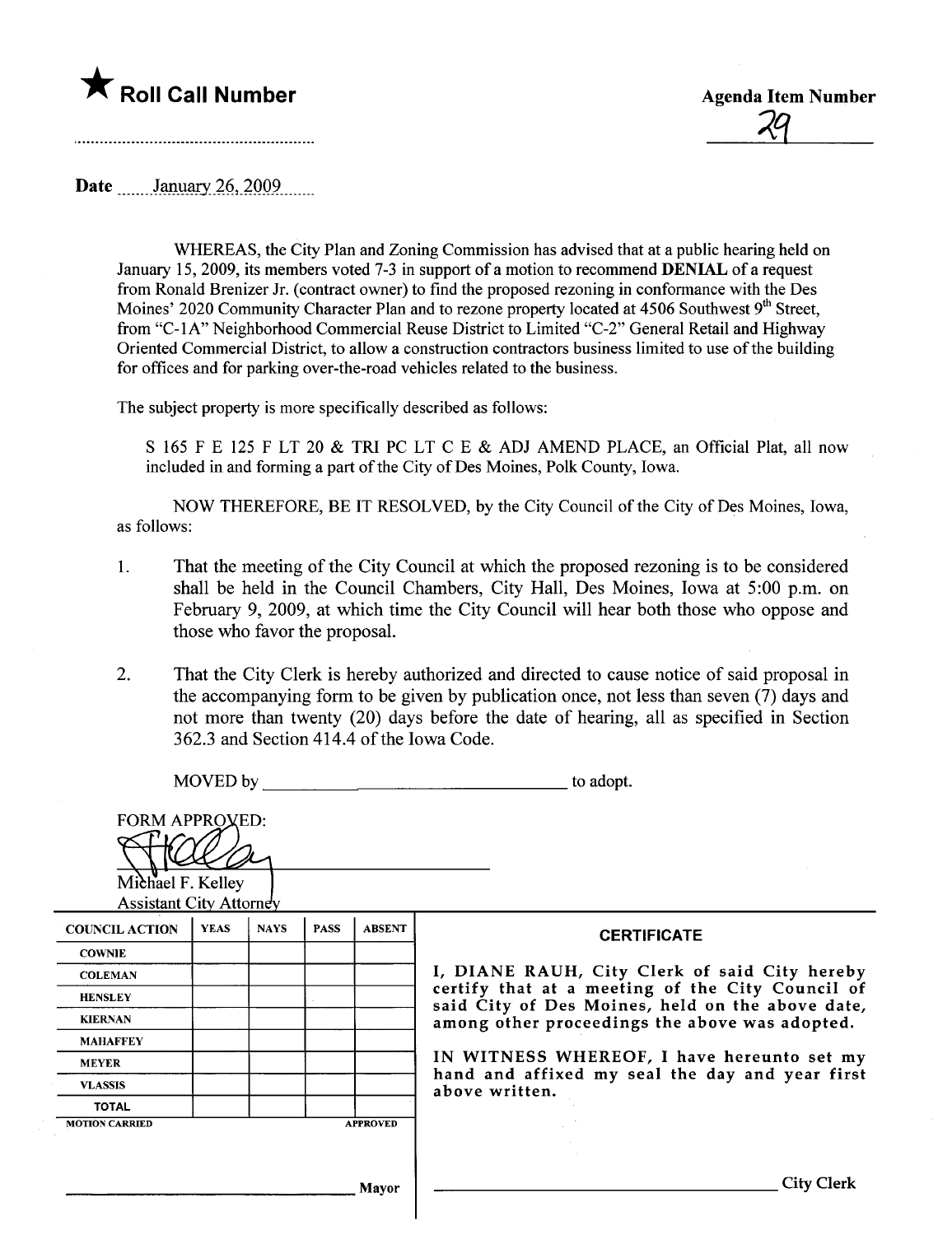| File #                                     |                                                                                                                                                                                        |                                                                                           |              |                                                                                             |                      |               |              |  |  |
|--------------------------------------------|----------------------------------------------------------------------------------------------------------------------------------------------------------------------------------------|-------------------------------------------------------------------------------------------|--------------|---------------------------------------------------------------------------------------------|----------------------|---------------|--------------|--|--|
|                                            | Request from Ronald Brenizer Jr. (contract owner) to rezone property located at 4506<br>Southwest 9 <sup>th</sup> Street from "C-1A" Neighborhood Commercial Reuse District to Limited |                                                                                           |              |                                                                                             |                      |               |              |  |  |
|                                            | "C-2" General Retail and Highway Oriented Commercial District, to allow a construction                                                                                                 |                                                                                           |              |                                                                                             |                      | ZON2008-00179 |              |  |  |
|                                            |                                                                                                                                                                                        |                                                                                           |              | contractors business limited to use of the building for offices and the site for parking of |                      |               |              |  |  |
|                                            |                                                                                                                                                                                        | over-the-road vehicles related to the business.                                           |              |                                                                                             |                      |               |              |  |  |
| <b>Description</b>                         |                                                                                                                                                                                        | Rezone property located at 4506 Southwest 9 <sup>th</sup> Street from "C-1A" Neighborhood |              |                                                                                             |                      |               |              |  |  |
| of Action                                  |                                                                                                                                                                                        | Commercial Reuse District to Limited "C-2" General Retail and Highway Oriented            |              |                                                                                             |                      |               |              |  |  |
|                                            |                                                                                                                                                                                        | Commercial District, to allow a construction contractors business limited to use of the   |              |                                                                                             |                      |               |              |  |  |
|                                            |                                                                                                                                                                                        | building for offices and the site for parking of over-the-road vehicles related to the    |              |                                                                                             |                      |               |              |  |  |
|                                            | business.                                                                                                                                                                              |                                                                                           |              |                                                                                             |                      |               |              |  |  |
| 2020 Community<br><b>Character Plan</b>    |                                                                                                                                                                                        | Commercial: Auto-Oriented Small-Scale Strip Development                                   |              |                                                                                             |                      |               |              |  |  |
|                                            |                                                                                                                                                                                        |                                                                                           |              |                                                                                             |                      |               |              |  |  |
| Horizon 2025<br><b>Transportation Plan</b> |                                                                                                                                                                                        | SW 9 <sup>th</sup> Street from Raccoon River to Army Post Road to widen from              |              |                                                                                             |                      |               |              |  |  |
|                                            |                                                                                                                                                                                        | 4 lanes undivided to 5 lanes undivided                                                    |              |                                                                                             |                      |               |              |  |  |
| <b>Current Zoning District</b>             |                                                                                                                                                                                        | "C-1A" Neighborhood Commercial Reuse District                                             |              |                                                                                             |                      |               |              |  |  |
| <b>Proposed Zoning District</b>            | Limited "C-2" General Retail and Highway Oriented Commercial District                                                                                                                  |                                                                                           |              |                                                                                             |                      |               |              |  |  |
| <b>Consent Card Responses</b>              | In Favor                                                                                                                                                                               |                                                                                           | Not In Favor |                                                                                             | Undetermined         | % Opposition  |              |  |  |
| Inside Area                                |                                                                                                                                                                                        |                                                                                           |              |                                                                                             |                      | $>20\%$       |              |  |  |
| Outside Area                               |                                                                                                                                                                                        |                                                                                           |              |                                                                                             |                      | >20%          |              |  |  |
| <b>Plan and Zoning</b>                     | Approval                                                                                                                                                                               |                                                                                           |              |                                                                                             | Required 6/7 Vote of | Yes           | $\mathbf{x}$ |  |  |
| <b>Commission Action</b>                   | Denial                                                                                                                                                                                 | $7-3$                                                                                     |              | the City Council<br>No                                                                      |                      |               |              |  |  |

Ronald Brenizer - 4506 SW 9th Street

 $\frac{1}{2}$  .

ZON2008-00179

 $24$ 

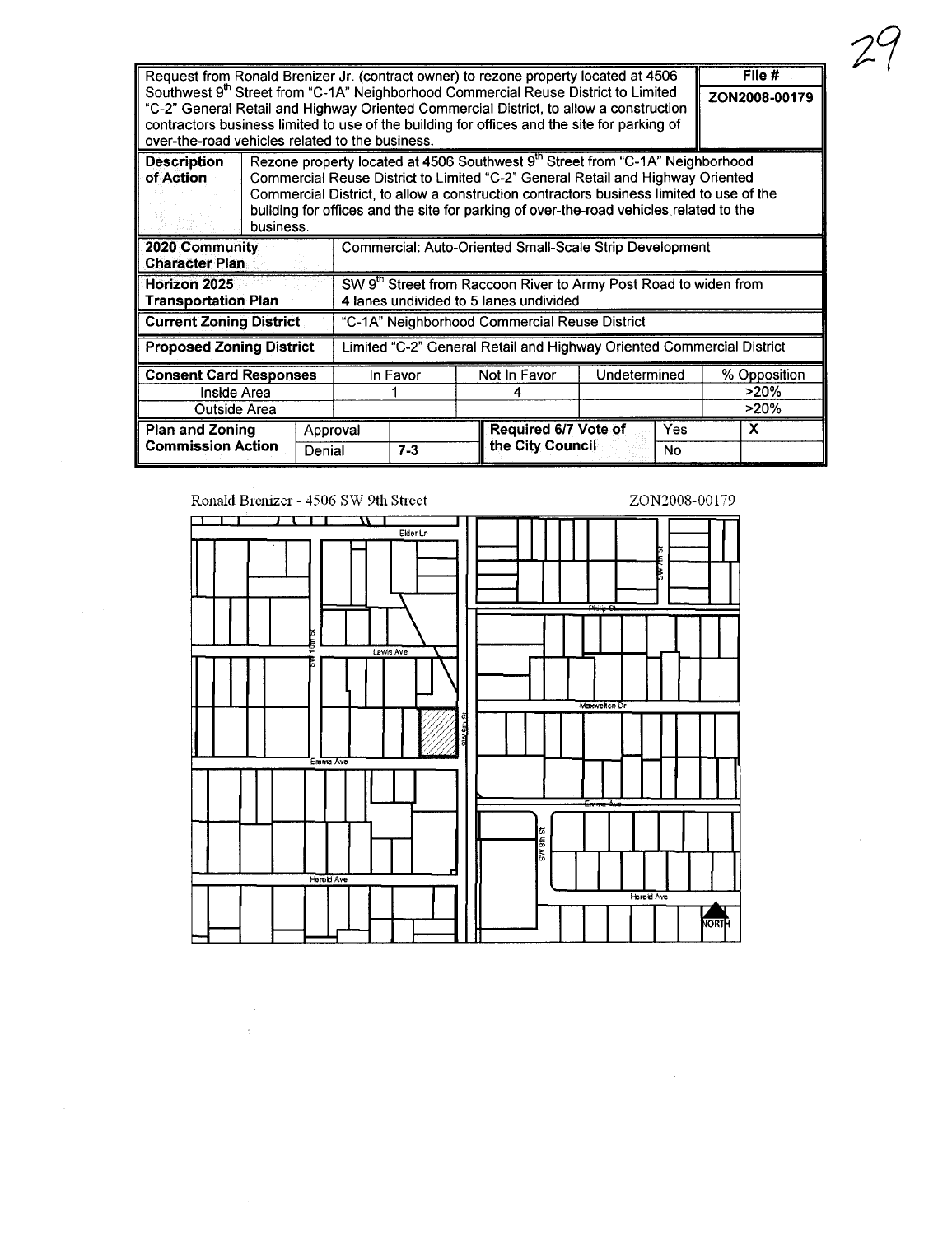|--|

Roll Call #

**January 16, 2009 A**genda Item

Honorable Mayor and City Council City of Des Moines, Iowa

Members:

Communication from the City Plan and Zoning Commission advising that at their meeting held January 15, 2009, the following action was taken:

COMMISSION RECOMMENDATION:

After public hearing, the members voted 7-3 as follows:

|                                                                                                                                | <b>Commission Action: Yes</b> |   | <b>Nays</b> | Pass | Absent |
|--------------------------------------------------------------------------------------------------------------------------------|-------------------------------|---|-------------|------|--------|
| CITY OF DES MOINES                                                                                                             | Leisha Barcus                 |   | X           |      |        |
|                                                                                                                                | JoAnne Corigliano             | X |             |      |        |
|                                                                                                                                | <b>Shirley Daniels</b>        |   |             |      | Χ      |
| CITY PLAN AND ZONING COMMISSION<br>ARMORY BUILDING<br>602 ROBERT D. RAY DRIVE<br>DES MOINES, IOWA 50309-1881<br>(515) 283-4182 | Jacqueline Easley             |   |             |      |        |
|                                                                                                                                | Dann Flaherty                 | X |             |      |        |
|                                                                                                                                | <b>Bruce Heilman</b>          | Χ |             |      |        |
|                                                                                                                                | Ted Irvine                    |   | X           |      |        |
| ALL-AMERICA CITY<br>1949, 1976, 1981<br>2003                                                                                   | Jeffrey Johannsen             |   |             |      | Х      |
|                                                                                                                                | Greg Jones                    | Х |             |      |        |
|                                                                                                                                | <b>Frances Koontz</b>         |   |             |      | Х      |
|                                                                                                                                | Jim Martin                    | Χ |             |      |        |
|                                                                                                                                | <b>Brian Millard</b>          | X |             |      |        |
|                                                                                                                                | Mike Simonson                 |   | Χ           |      |        |
|                                                                                                                                | <b>Kent Sovern</b>            | Χ |             |      |        |
|                                                                                                                                |                               |   |             |      |        |

APPROVAL of a request from Ronald Brenizer Jr. (contract owner) to find the proposed rezoning not in conformance with the Des Moines' 2020 Community Character Plan's future land use designation of Commercial: Auto-Oriented, Small-Scale Strip CommerciaL.

By separate motion Commissioners recommended 7-3 as follows:

| <b>Commission Action:</b> | Yes        | <b>Nays</b> | Pass | Absent |
|---------------------------|------------|-------------|------|--------|
| Leisha Barcus             |            | X           |      |        |
| JoAnne Corigliano         | X          |             |      |        |
| <b>Shirley Daniels</b>    |            |             |      | Х      |
| Jacqueline Easley         |            |             |      | Χ      |
| Dann Flaherty             | <b>X</b> . |             |      |        |
| <b>Bruce Heilman</b>      | X          |             |      |        |
| <b>Ted Irvine</b>         |            | X           |      |        |
| Jeffrey Johannsen         |            |             |      | x      |
| Greg Jones                | X          |             |      |        |
| <b>Frances Koontz</b>     |            |             |      | х      |
| Jim Martin                | X          |             |      |        |
| <b>Brian Millard</b>      | X          |             |      |        |
| Mike Simonson             |            | Х           |      |        |
| <b>Kent Sovern</b>        | х          |             |      |        |



| CITY PLAN AND ZONING COMMISSION |  |
|---------------------------------|--|
| ARMORY BUILDING                 |  |
| 602 ROBERT D. RAY DRIVE         |  |
| DES MOINES. IOWA 50309-1881     |  |
| (515) 283-4182                  |  |
|                                 |  |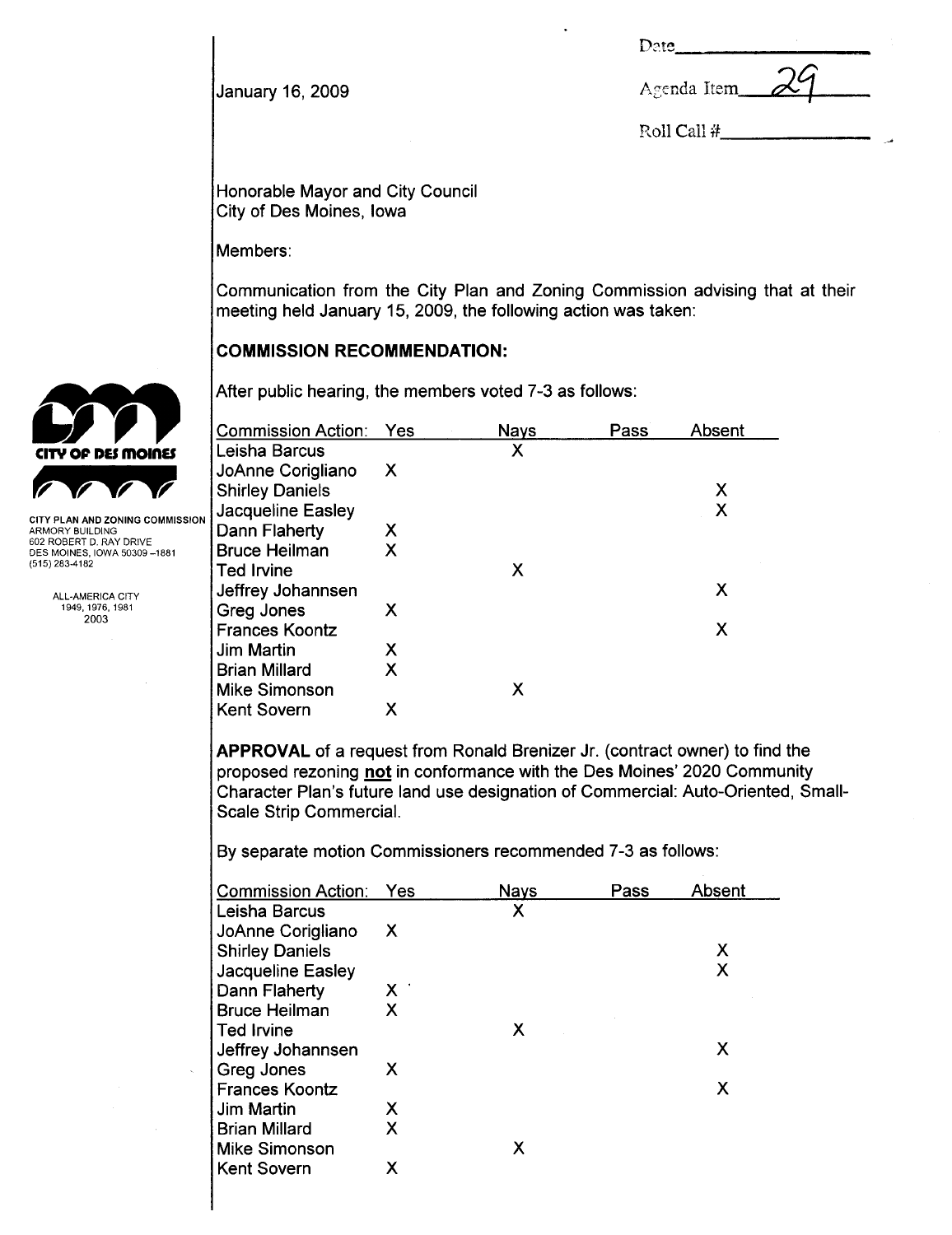DENIAL to rezone property located at 4506 Southwest 9<sup>th</sup> Street, from "C-1A" Neighborhood Commercial Reuse District to Limited "C-2" General Retail and Highway Oriented Commercial District, to allow a construction contractors business limited to use of the building for offices and the site for parking of over-the-road vehicles related to the business. (ZON2008-00179)

#### Written Responses

- 1 In Favor
- 4 In Opposition

# STAFF RECOMMENDATION TO THE P&Z COMMISSION

Part A) Staff recommends that the requested rezoning with the recommended conditions be found in conformance with the Des Moines' 2020 Community Character Plan's future land use designation of Commercial: Auto-Oriented, Small-Scale Strip CommerciaL.

Part B) Staff recommends approval of the requested rezoning subject to the owner of the property agreeing to the following conditions:

- 1. Prohibiting the use of the property adult entertainment business, automobile establishments for display, hire, rental, or sales; financial institutions whereby a majority of loans are made based on collateral of future payroll or vehicle titles; off-premises advertising signs; outdoor storage, package goods stores for the sale of alcoholic beverages; pawn brokerages; and taverns and nightclubs.
- 2. The site, including landscaping standards and paving of all off-street parking, shall be brought into conformance with an approved Site Plan to the extent it does not eliminate minimum required parking and maneuvering.
- 3. Any outdoor trash receptacles shall be enclosed and gated with an enclosure built of block, stone, masonry or other material compatible with the primary building, and with 100% opaque metal gates.
- 4. No materials or equipment shall be stored outside of a building.

## STAFF REPORT

## I. GENERAL INFORMATION

- 1. Purpose of Request: The applicant is seeking to continue use of the property for a building contractor business office with the outside parking of over-the-road vehicles. This is currently in violation of the approved "C-1A" re-use plan that allows for the only use above "C-1" permitted uses to be auto glass repair business. The "C-2" District zoning is required to allow a contractor business.
- 2. Size of Site: 20,556 square feet (0.47 acres).
- 3. Existing Zoning (site): "C-1A" Neighborhood Commercial Reuse District.
- 4. Existing Land Use (site): "Brothers Gutter" contractor business office with outside storage of trailers, equipment, and vehicles involved in the business. The building was originally developed for a full-service gas station.

## 5. Adjacent Land Use and Zoning:

North  $-$  "C-1", Use is vehicle display lot.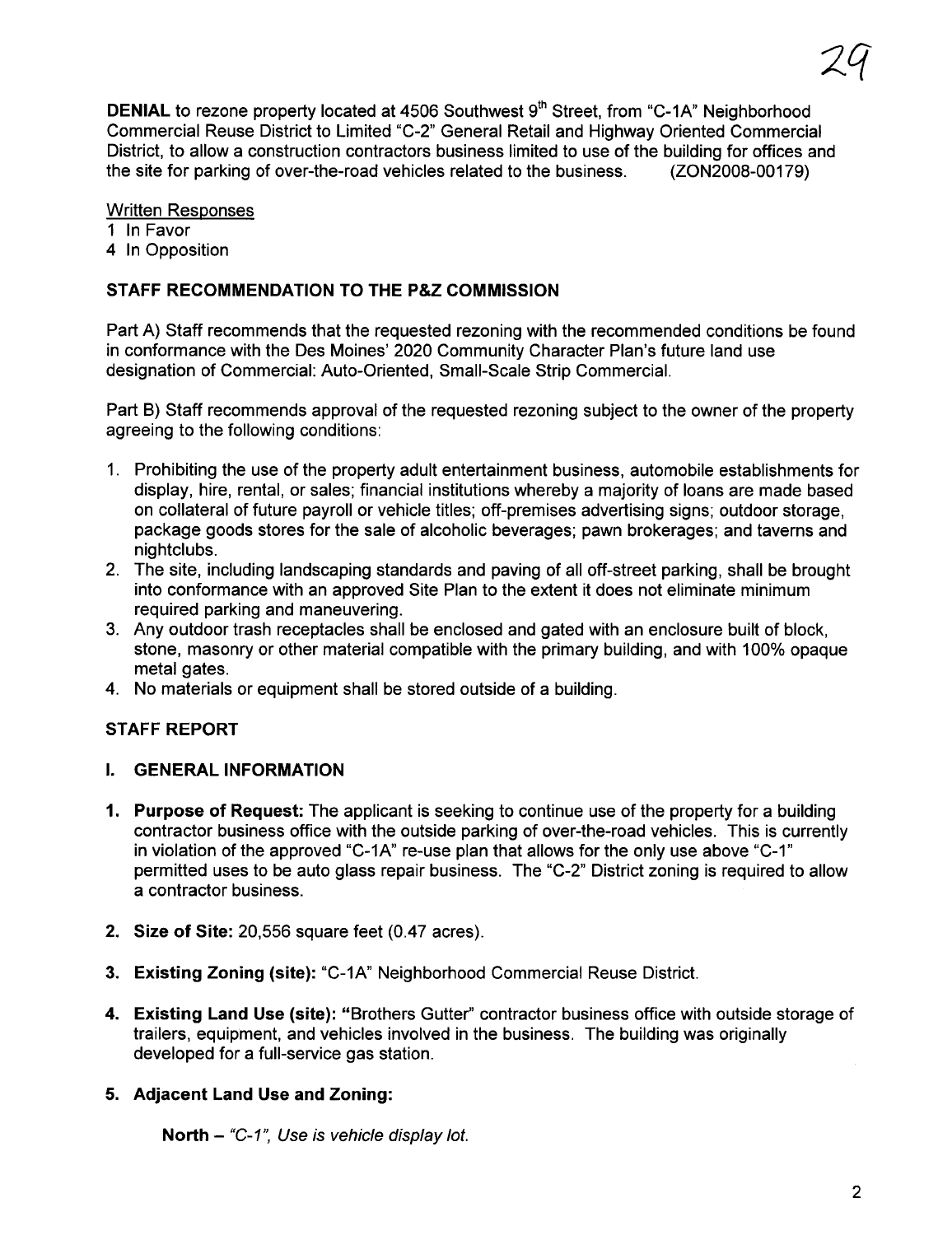South  $-$  "C-1", Use is office building.

**East**  $-$  "C-1", Uses are a pizza delivery restaurant; and a commercial center with an insurance office, pharmacy, and medical clinic.

West  $-$  "R1-60", Use is a two-family dwelling.

- 6. General Neighborhood/Area Land Uses: The subject property is located along the Southwest 9<sup>th</sup> Street Commercial Corridor on the northwest corner of the intersection with Emma Avenue.
- 7. Applicable Recognized Neighborhood(s): Watrous South Neighborhood.
- 8. Relevant Zoning History: The City Council rezoned the property from "C-1" to "C-1A" on February 3, 1997. This included the approval of a reuse plan that restricted the use of the property to "C\_1" permitted uses and auto glass repair use only.
- 9. 2020 Community Character Land Use Plan Designation: Commercial: Auto-Oriented, Small-Scale Strip CommerciaL.
- 10. Applicable Regulations: The Commission reviews all proposals to amend zoning regulations or zoning district boundaries within the City of Des Moines. Such amendments must be in conformance with the comprehensive plan for the City and designed to meet the criteria in §414.3 of the Iowa Code. The Commission may recommend that certain conditions be applied to the subject property if the property owner agrees in writing, prior to the City Council Hearing. The recommendation of the Commission will be forwarded to the City CounciL.

## II. ADDITIONAL APPLICABLE INFORMATION

1. Landscaping & Buffering: The site is developed based on the original site development of a gas station. The "C-1A" reuse plan required a 6-foot tall opaque fence along the west property line to protect adjoining residential property. The property has limited open space with no landscape perimeter along Southwest  $9<sup>th</sup>$  Street and a narrow landscape perimeter west of the south drive entrance along Emma Avenue. The site is mostly built or paved, with a rock or gravel surface generally west and south of the building.

Staff believes that the owner of the property should agree, as a condition of any rezoning, to comply with the current landscaping requirements as part of Site Plan to the extent that it does not remove the abilty to meet minimum off-street parking requirements. This would involve removing paving along the Southwest  $9<sup>th</sup>$  Street perimeter, adding plant material to meet open space and perimeter landscaping minimums, and providing a trash enclosure for any outdoor receptacles amongst other requirements. Any enclosure should be built of block, stone, masonry or other material compatible with the primary building, and with 100% opaque metal gates.

2. Access or Parking: There is access to the site from two drive entrances off Southwest  $9<sup>th</sup>$ Street and one drive entrance off Emma Avenue. The applicant plans to keep over-the-road vehicles related to the business parked on-site in addition to customer and employee parking.

The property has been recently cited by zoning enforcement inspectors regarding outdoor storage of equipment and materials related to the contractor business. The applicant has agreed to cease this activity and store those items in a legal location. The Zoning Ordinance requires that all vehicles be parked on a paved surface. Staff believes that the owner of the property should agree to comply with Site Plan regulations as a condition of the rezoning to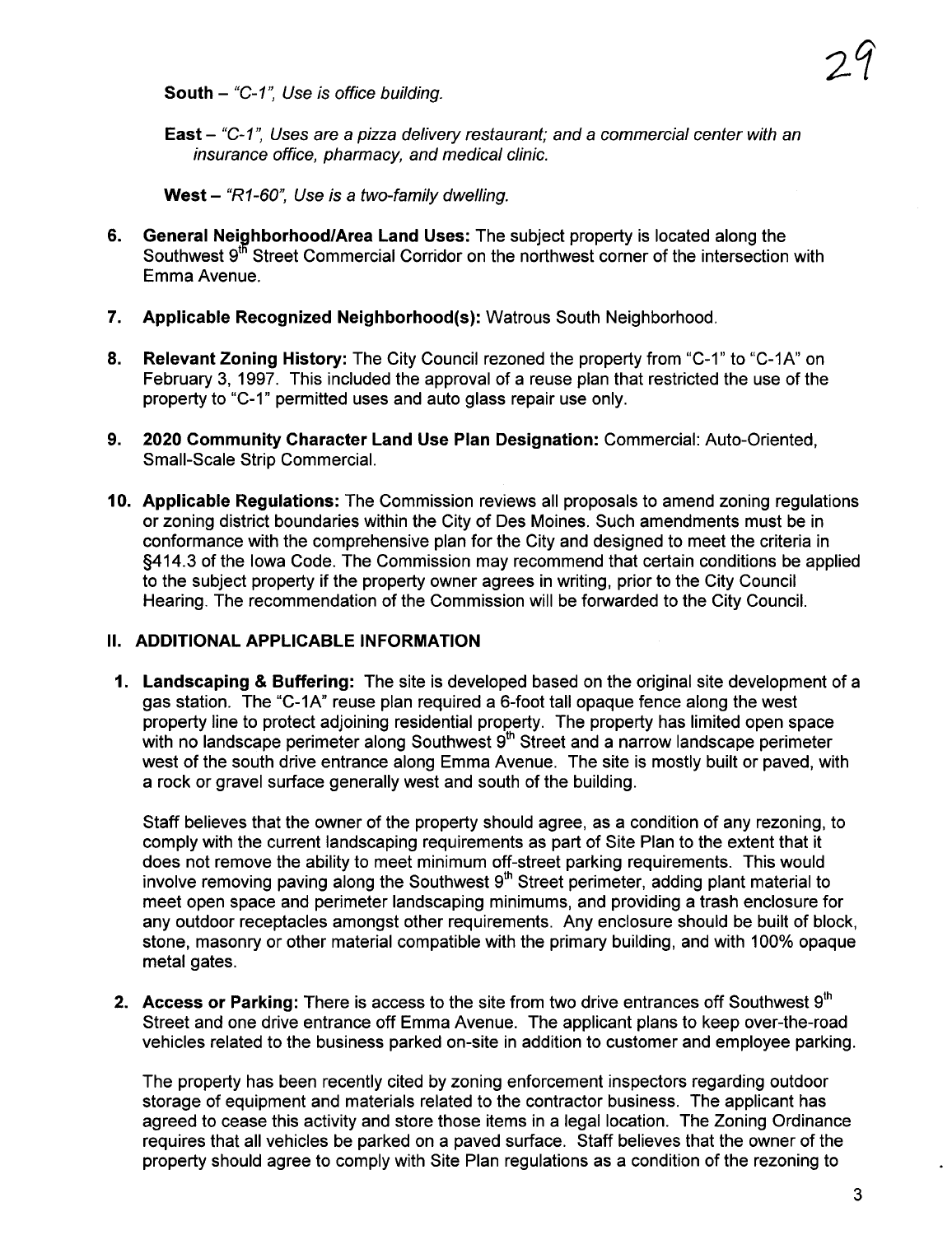include paving of all parking areas and removal of non-paved gravel surfaces that won't be paved for parking.

3. 2020 Community Character Plan: Staff believes that the scale of the developed site is within the neighborhood scale intended by the Commercial: Auto-Oriented, Small-Scale Strip Commercial designation.

Staff believes that the adjoining surrounding residential neighborhood would be served by prohibiting several uses that would present a negative impact to include: adult entertainment business, automobile establishments for display, hire, rental, or sales; financial institutions whereby a majority of loans are made based on collateral of future payroll or vehicle titles; off-premises advertising signs; outdoor storage, package goods stores for the sale of alcoholic beverages; pawn brokerages; and taverns and nightclubs.

#### SUMMARY OF DISCUSSION

Erik Lundy presented the staff report and recommendation.

Jacqueline Easley left  $@7:10$  p.m.

Brian Millard asked about the canopy out front and whether staff is going to require them remove it.

Erik Lundy stated that he would check into whether there were legal non-conforming rights.

Brian Milard asked what the City ordinance is of the outdoor storage of tires and has any voluntary abatement by the owner occurred at all since July.

Erik Lundy stated that according to discussion with the applicant, they have been working to comply but he is not sure if they are a 100% in compliance.

Brian Milard asked would it be appropriate for the Commission, if the request is approved, to set a date where they would have to finish the improvements by.

Erik Lundy stated that they would be under initial enforcement if they did not proceed with working towards the site plan.

Larry Hulse affirmed a date could be given as to the time the project should be in conformance.

Erik Lundy addressed the tire question. If they are displayed for sale they have to be kept out of the front yard setback but can be put outdoors. If they are storage for waste material they are not to be outdoors which is a constant enforcement issue city-wide.

JoAnne CoriQliano stated that there is no reason for tires to be there in the first place. Since that business has been there, they have made a mess out of it and she cannot support the request.

Bruce Heilman asked for clarification under the requested action part B. Are over the road vehicles considered equipment?

Erik Lundy stated the sweeper, the trailer that is not hooked up to something is equipment, but the vehicles are not equipment.

Dann Flaherty asked if this project is in conformance today.

Erik Lundy stated that this project is not in conformance without this rezoning.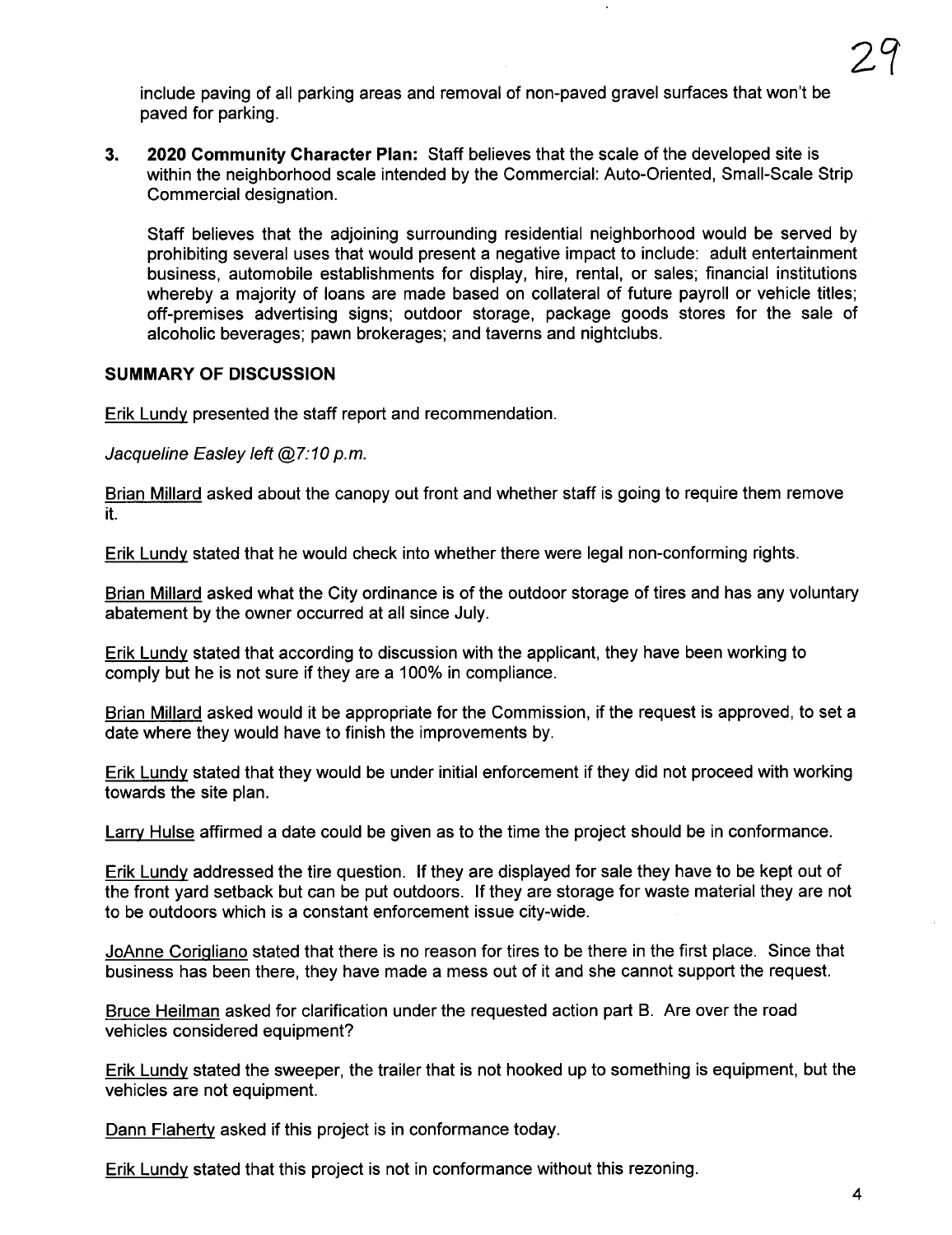Dann Flaherty then asked if it was rezoned would they be in conformance with the new zoning.

Erik Lundy stated he needed to look at the canopy issue and they would also have to develop in conformance with a site plan. They would need to do the types of things we would expect under a site plan.

Dann Flaherty asked if they would need that under a "C-1" use.

Erik Lundy stated with the change of use staff would ask for the site plan requirement. These recommended conditions under the rezoning are reinforcing things that we would impose if it was just a change of use that didn't require rezoning.

Nate Barber, 2829 Forest Drive, attorney and friend of the Brenizer family. Stated that Mr. Brenizer was not aware of the particular zoning this property had when they purchased it on contract. They understood that they would be able to operate their Gutter Plus and maid service business. Since the pictures of the property in July they have made an effort to clean up the property, but have not spent a lot of money on the site, they are waiting to see what the Commission decides.

Dan Flaherty asked if he had any current photographs of the property.

Nate Barber stated that he did not have any current photographs with him. He stated that the applicant is acceptant to the conditions staff has recommended. He also wanted to point out that this is a family business that is employing a lot of people. His clients understand that they need to do certain things and have intent on complying with the conditions that the staff recommends.

Brian Milard asked if there were any environmental issues ongoing in this site.

Nate Barber stated that he did not think there were any environmental issues ongoing at this site, that it is a clean site.

Brian Milard asked should staff make a determination that the canopy grandfathering has ended, or the use is not proper, and it needs to come down, will the applicant comply.

Nate Barber stated that he thinks to remove the canopy would be cost prohibitive, and he is not sure if his client will do it. If the property is not in compliance, something will have to be done or they won't continue to operate at this location.

Joanne Corigliano asked if he needs to have all of that stuff that he uses for his business directly on premises.

Nate Barber stated that the applicant has other property outside of the City where trailers and other equipment can be moved.

JoAnne Corigliano asked if the applicant was purchasing or leasing.

Nate Barber stated that they are buying it on contract.

JoAnne Corialiano asked if the huge mound of dirt stored on the premises was meant to be temporary.

Nate Barber stated that it was intended to be temporary, but now knows that it does not comply and will not continue.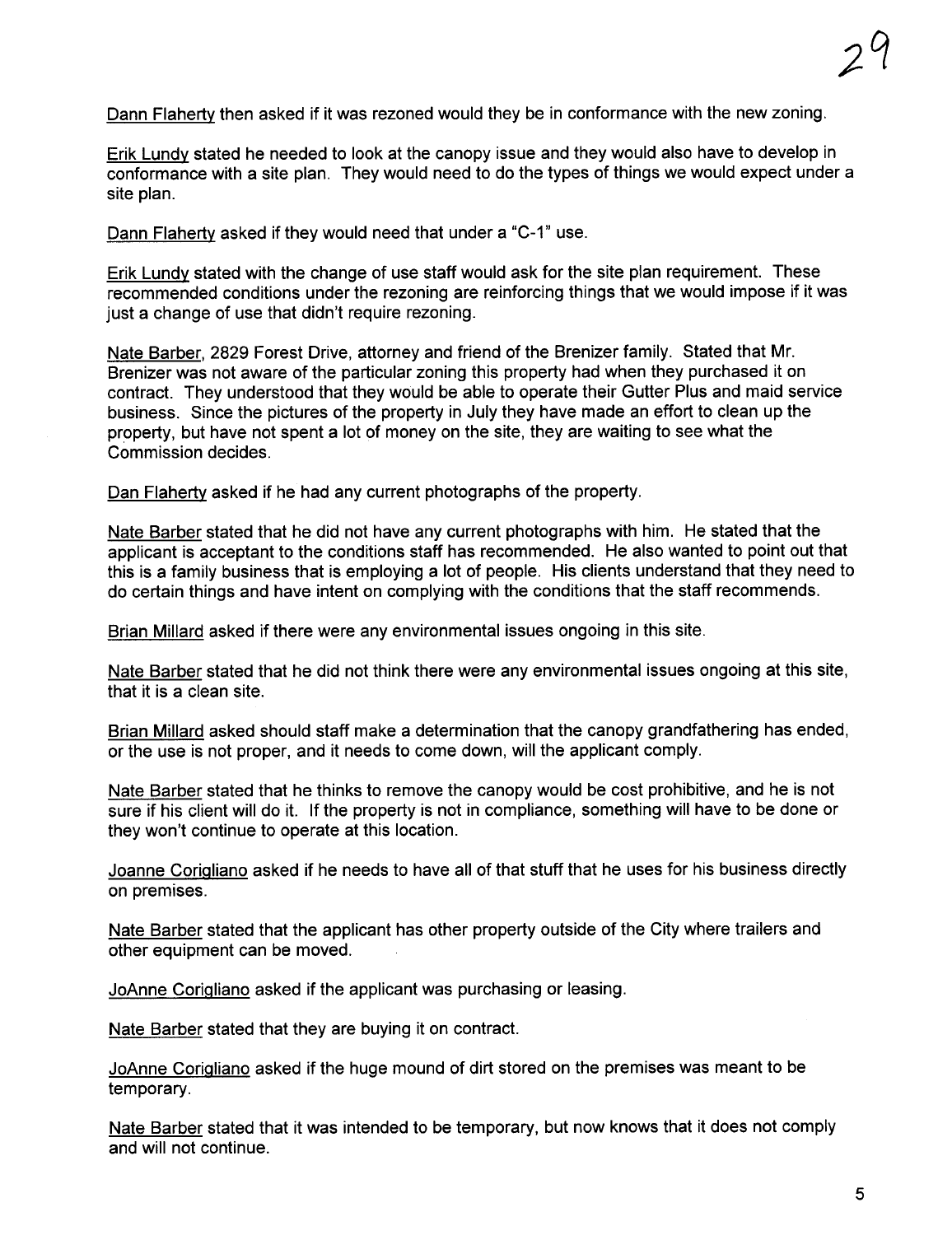Bruce Heilman asked how long had client been on the site prior to the photos taken in July.

Nate Barber stated they had operated at the property since 2001.

#### CHAIRPERSON OPENED THE PUBLIC HEARING

There was no one in the audience to speak in favor or in opposition of this item.

#### CHAIRPERSON CLOSED THE PUBLIC HEARING

Brian Milard asked if there is an active CO on this site.

Erik Lundy stated that the last CO that is valid was for the Auto Glass Repair business.

#### COMMISSION ACTION

JoAnne Corigliano moved to find that the requested rezoning is not in conformance with the Des Moines 2020 Community Character Plan.

Bruce Heilman stated that he agrees with his motion because the applicant has been there for 6 or 7 years and has done nothing. Past performance is the best indicator of future behavior. i have nothing against small business and people offering employment, this just seems to be the wrong spot.

Brian Millard stated that he wants to make sure that staff follows-up with enforcement.

Motion passed 7-3 (Ted Irvine, Leisha Barcus, and Mike Simonson opposed).

JoAnne CoriQliano moved to deny the requested rezoning.

Motion passed 7-3 (Ted Irvine, Leisha Barcus, and Mike Simonson opposed).

Respectfully submitted,

 $Bert$   $Df$ 

Bert Drost, AICP Senior Planner

BAD:clw

**Attachment**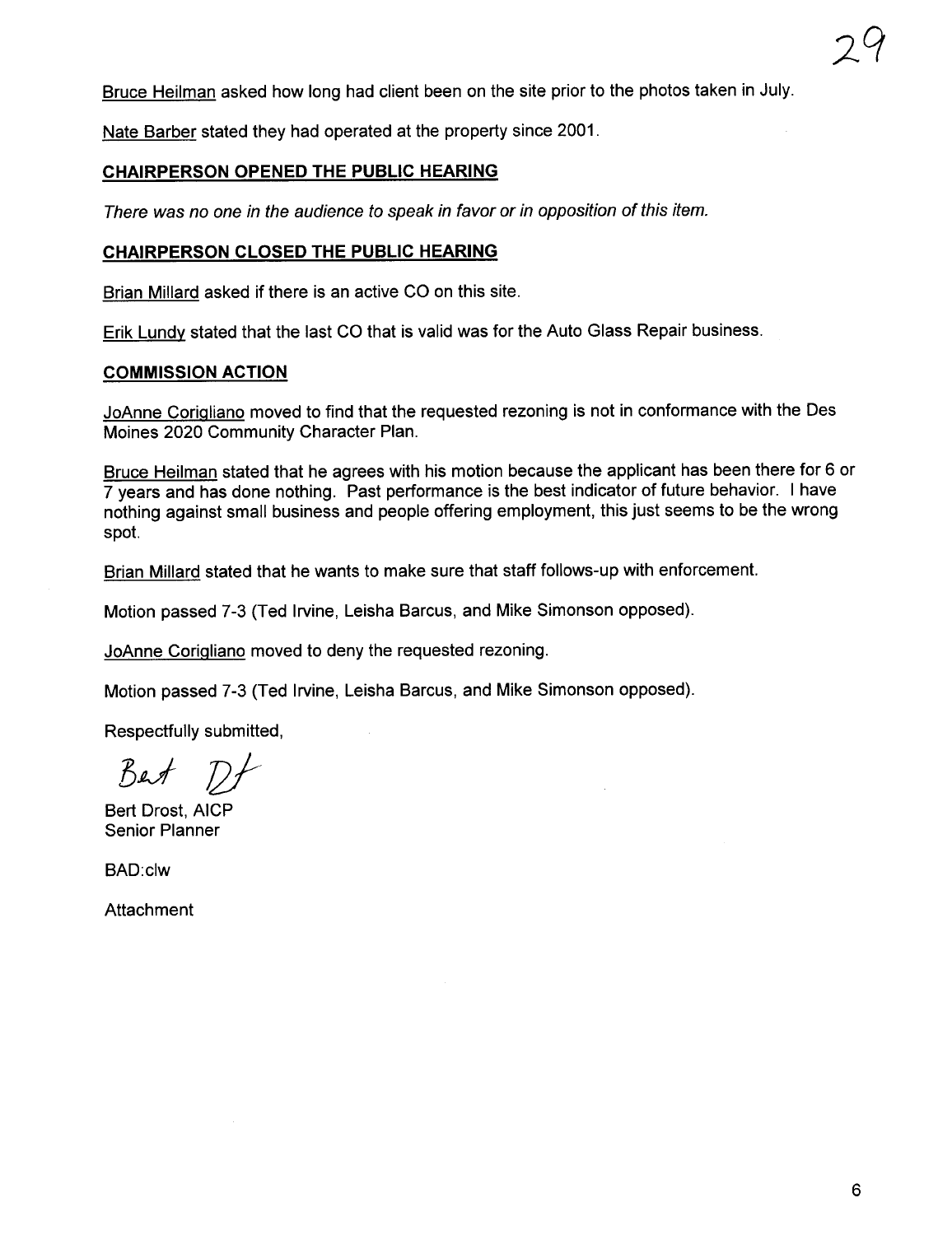全产 JUNNA LAWS FOR VERRS. THEY belong IM  $\frac{\partial}{\partial t} \left( \frac{\partial}{\partial t} \right) \mathcal{Y} \cdot \mathcal{G} \mathcal{U} \right) \leq U \mathcal{U} \mathcal{H} \mathcal{H} \mathcal{H}$ Print Name $\supseteq$   $\mathrel{{\mathcal U} R} \mathrel{{\mathcal A}} \cdots$ Megative TO The B. 1 STREET OF OMMA  $2xe^{t}$ A LIGHT INDUSTMAL PARCO. A BIG Signature A Chap a. Salle  $\omega$ e dont weed the area trashed This property has not Complied u  $1/2$  ore loosing Merchants as Dusswcss Date  $1/-/2-C\delta$ Address  $440/56/97$ Neet Reason for opposing or approving this request may be listed below: Reason for opposing or approving this request may be listed below:  $Sdz$ uld be in an imdustru Lahaz  $\bm{F}$ rint Name  $\bm{\mathit{l}}'$  (a  $\bm{\mathit{n}}'$  c/a  $\bm{\mathit{l}}$ Signature / Candel merre Date **Letto Cam not lin favor of the request.** I (am) (am not) in favor of the request. **No. 7012008-00179**  $\frac{20 \text{ N200} - 20179}{19}$  $70$  doive away NOV 1 4 290 R OMMUNITY DEVELOPMENT OMMUNITY DEVELOPME NOV 1 4 2008 **REGENED** RECEIVED<sup>®</sup>